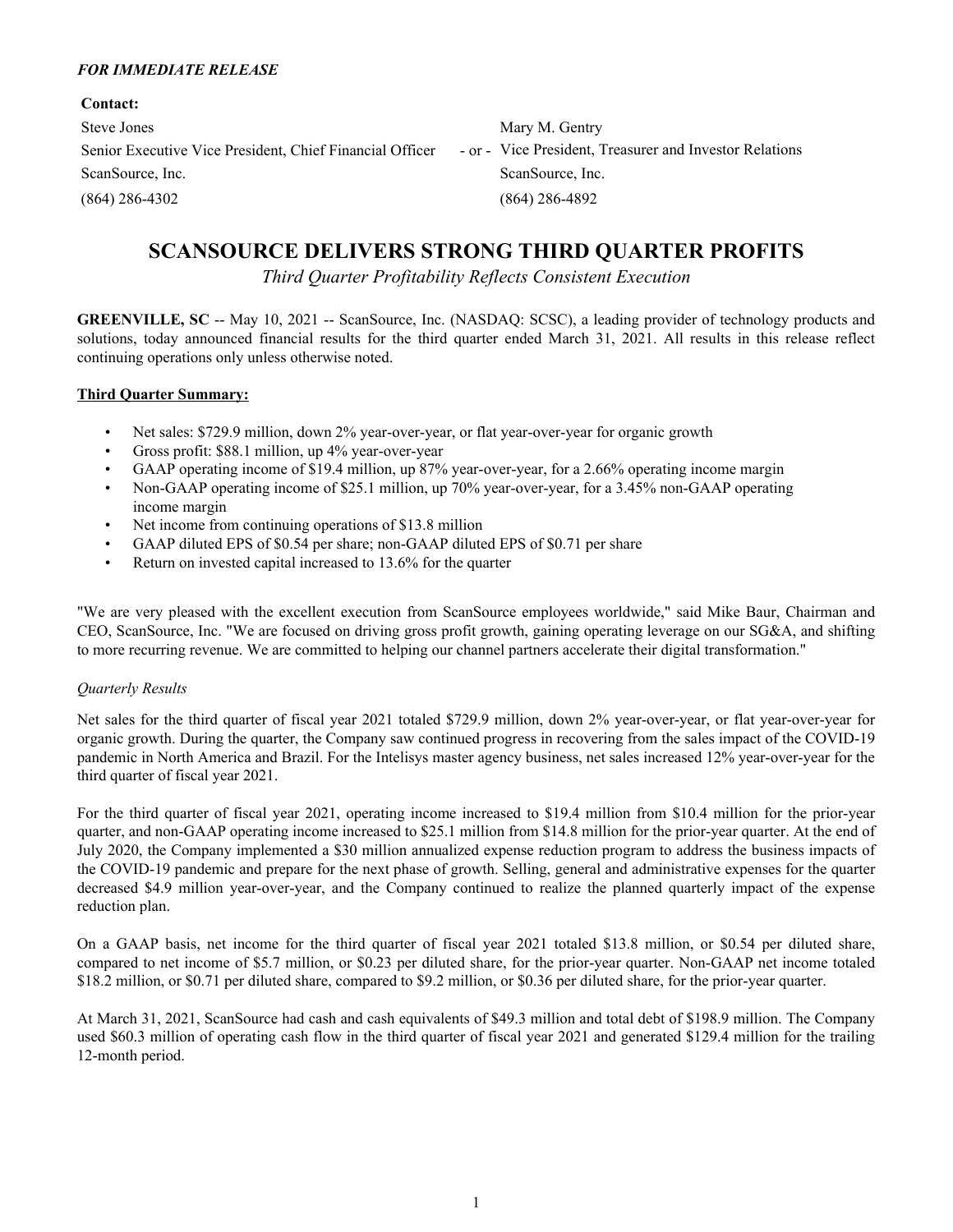#### *COVID-19 Update*

The Company's top priority during the COVID-19 pandemic is protecting the health and safety of our employees. We implemented travel restrictions and transitioned our employees, where possible, to a remote working environment. Most of our office-based employees around the world continue to work remotely. We have taken a number of measures to ensure our teams have the flexibility and resources they need to stay safe and healthy. We continue to experience higher costs from these safety measures to protect our employees. We are continuing to provide the high level of customer service our partners expect from us.

#### **Webcast Details and CFO Commentary**

At approximately 4:15 p.m. ET today, a CFO commentary, as a supplement to this press release and the Company's conference call, will be available on ScanSource's website, www.scansource.com (Investor Relations section). ScanSource will present additional information about its financial results in a conference call today, May 10, 2021, at 5:00 p.m. ET. A webcast of the call will be available for all interested parties and can be accessed at www.scansource.com (Investor Relations section). The webcast will be available for replay for 60 days.

#### **Safe Harbor Statement**

This press release contains "forward-looking" statements, including regarding the impact of the COVID-19 pandemic, which involve risks and uncertainties. Any number of factors could cause actual results to differ materially from anticipated results, including, but not limited to, the impact of the COVID-19 pandemic on the Company's operations and financial condition and the potential prolonged economic weakness brought on by COVID-19, the failure to manage and implement the Company's organic growth strategy, credit risks involving the Company's larger customers and suppliers, changes in interest and exchange rates and regulatory regimes impacting the Company's international operations, risk to the Company's business from a cybersecurity attack, a failure of the Company's IT systems, failure to hire and retain quality employees, loss of the Company's major customers, termination of the Company's relationship with key suppliers or a significant modification of the terms under which it operates with a key supplier, changes in the Company's operating strategy, and other factors set forth in the "Risk Factors" contained in the Company's annual report on Form 10-K for the year ended June 30, 2020, filed with the Securities and Exchange Commission. Except as may be required by law, the Company expressly disclaims any obligation to update these forward-looking statements to reflect events or circumstances after the date of this press release or to reflect the occurrence of unanticipated events.

### **Non-GAAP Financial Information**

In addition to disclosing results that are determined in accordance with United States Generally Accepted Accounting Principles ("GAAP"), the Company also discloses certain non-GAAP financial measures, which are summarized below. Non-GAAP financial measures are used to understand and evaluate performance, including comparisons from period to period. Non-GAAP results exclude amortization of intangible assets related to acquisitions, change in fair value of contingent consideration, acquisition costs, restructuring costs and other non-GAAP adjustments.

*Net sales on a constant currency basis, excluding acquisitions (organic growth)*: The Company discloses the percentage change in net sales excluding the translation impact from changes in foreign currency exchange rates between reporting periods and excluding the net sales from acquisitions prior to the first full year from the acquisition date. This measure enhances the comparability between periods to help analyze underlying trends on an organic basis.

*Income Statement Non-GAAP Metrics:* To evaluate current period performance on a more consistent basis with prior periods, the Company discloses non-GAAP net sales, non-GAAP gross profit, non-GAAP operating income, non-GAAP other expense, net, non-GAAP pre-tax income, non-GAAP net income and non-GAAP diluted earnings per share (non-GAAP diluted "EPS"). Non-GAAP results exclude amortization of intangible assets related to acquisitions, changes in fair value of contingent consideration, acquisition and divestiture costs, impairment charges and other non-GAAP adjustments. These year-over-year metrics include the translation impact of changes in foreign currency exchange rates. Non-GAAP metrics are useful in assessing and understanding the Company's operating performance, especially when comparing results with previous periods or forecasting performance for future periods.

*Return on invested capital ("ROIC"):* ROIC assists management in comparing the Company's performance over various reporting periods on a consistent basis because it removes from our operating results the impact of items that do not reflect our core operating performance. We believe the calculation of ROIC provides useful information to investors and is an additional relevant comparison of our performance. ROIC is calculated as adjusted EBITDA over invested capital. Adjusted earnings before interest expense, income taxes, depreciation and amortization ("Adjusted EBITDA") excludes the change in fair value of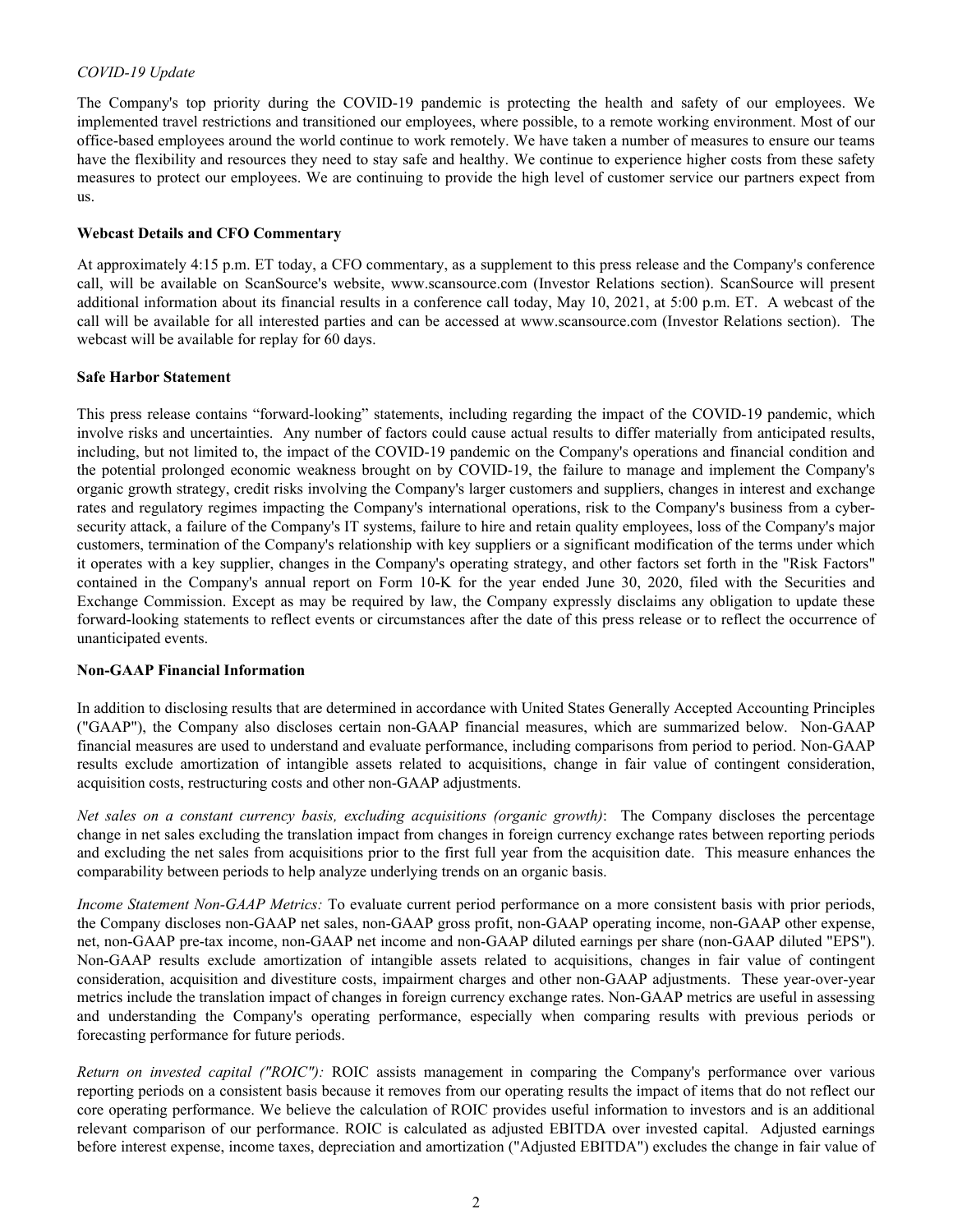contingent consideration, in addition to other non-GAAP adjustments. Invested capital is defined as average equity plus average daily funded interest-bearing debt for the period. Management believes the calculation of ROIC provides useful information to investors and is an additional relevant comparison of the Company's performance during the year.

These non-GAAP financial measures have limitations as analytical tools, and the non-GAAP financial measures that the Company reports may not be comparable to similarly titled amounts reported by other companies. Analysis of results and outlook on a non-GAAP basis should be considered in addition to, and not in substitution for or as superior to, measurements of financial performance prepared in accordance with GAAP. A reconciliation of the Company's non-GAAP financial information to GAAP is set forth in the Supplementary Information (Unaudited) below.

#### **About ScanSource, Inc.**

ScanSource, Inc. (NASDAQ: SCSC) is at the center of the technology solution delivery channel, connecting businesses and providing solutions for their complex needs. ScanSource sells through multiple, specialized routes-to-market with digital, physical and services offerings from the world's leading suppliers of point-of-sale (POS), payments, barcode, physical security, unified communications and collaboration, telecom and cloud services. ScanSource enables its sales partners to create, deliver and manage solutions for end-customers across almost every vertical market. Founded in 1992 and headquartered in Greenville, South Carolina, ScanSource was named one of the Best Places to Work in South Carolina and on *FORTUNE* magazine's 2020 List of World's Most Admired Companies. ScanSource ranks #654 on the Fortune 1000. For more information, visit www.scansource.com.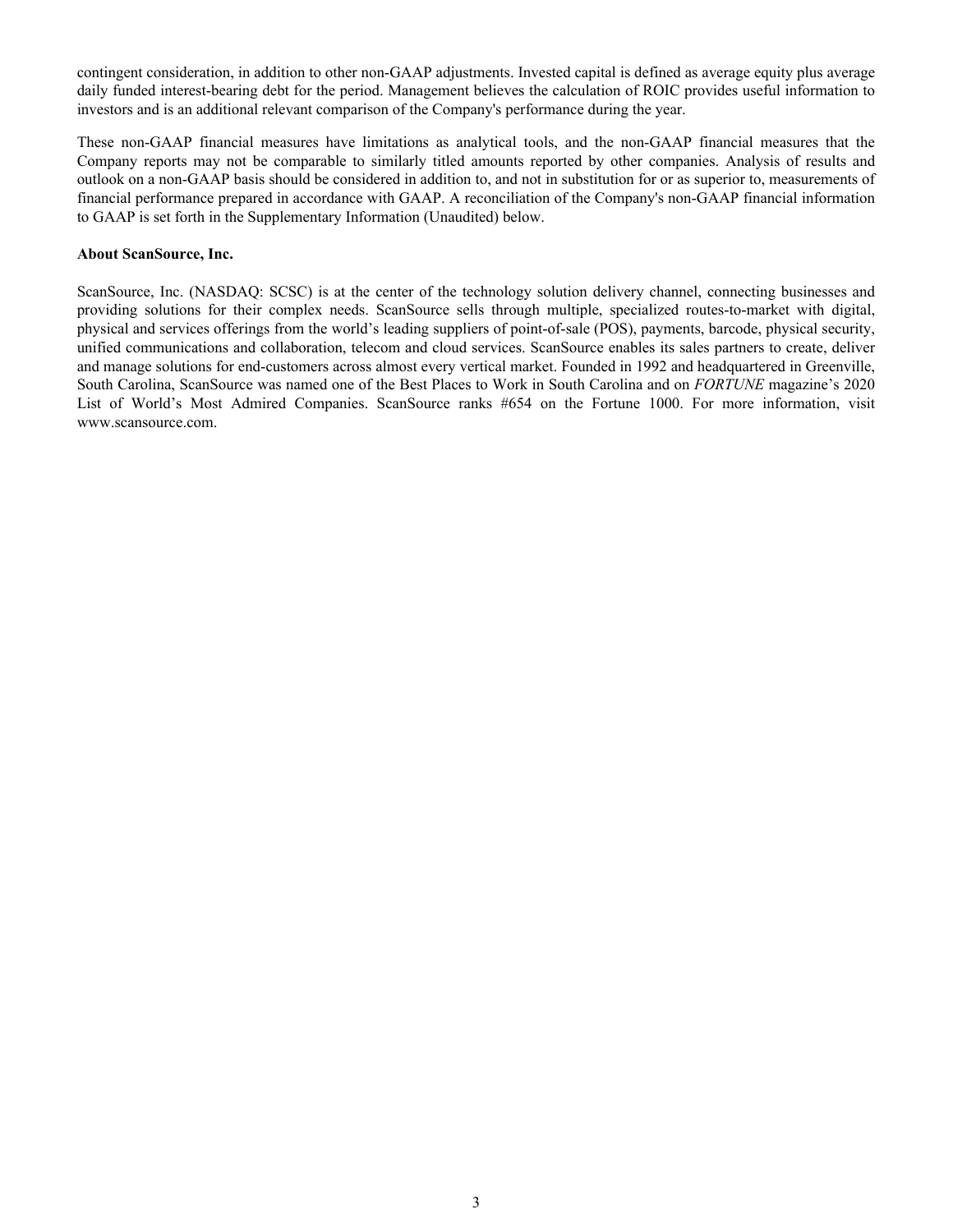## **ScanSource, Inc. and Subsidiaries Condensed Consolidated Balance Sheets (Unaudited) (in thousands)**

|                                                                                                                                                                           |                           | <b>March 31, 2021</b> |                           | June 30, 2020* |
|---------------------------------------------------------------------------------------------------------------------------------------------------------------------------|---------------------------|-----------------------|---------------------------|----------------|
| <b>Assets</b>                                                                                                                                                             |                           |                       |                           |                |
| Current assets:                                                                                                                                                           |                           |                       |                           |                |
| Cash and cash equivalents                                                                                                                                                 | $\mathbf S$               | 49,321                | $\mathcal{S}$             | 29,485         |
| Accounts receivable, less allowance of \$21,180 at March 31, 2021<br>and \$21,906 at March 31, 2020                                                                       |                           | 509,404               |                           | 443,185        |
| Inventories                                                                                                                                                               |                           | 459,652               |                           | 454,885        |
| Prepaid expenses and other current assets                                                                                                                                 |                           | 99,424                |                           | 94,681         |
| Current assets held for sale                                                                                                                                              |                           |                       |                           | 181,231        |
| Total current assets                                                                                                                                                      |                           | 1,117,801             |                           | 1,203,467      |
| Property and equipment, net                                                                                                                                               |                           | 45,316                |                           | 55,641         |
| Goodwill                                                                                                                                                                  |                           | 217,093               |                           | 214,288        |
| Identifiable intangible assets, net                                                                                                                                       |                           | 109,172               |                           | 121,547        |
| Deferred income taxes                                                                                                                                                     |                           | 24,405                |                           | 24,630         |
| Other non-current assets                                                                                                                                                  |                           | 68,835                |                           | 72,521         |
| <b>Total assets</b>                                                                                                                                                       | $\boldsymbol{\mathsf{S}}$ | 1,582,622             | $\boldsymbol{\mathsf{S}}$ | 1,692,094      |
| Liabilities and Shareholders' Equity                                                                                                                                      |                           |                       |                           |                |
| Current liabilities:                                                                                                                                                      |                           |                       |                           |                |
| Accounts payable                                                                                                                                                          | \$                        | 521,552               | $\mathcal{S}$             | 454,240        |
| Accrued expenses and other current liabilities                                                                                                                            |                           | 87,969                |                           | 76,686         |
| Current portion of contingent consideration                                                                                                                               |                           |                       |                           | 46,334         |
| Income taxes payable                                                                                                                                                      |                           | 5,333                 |                           | 5,886          |
| Current portion of long-term debt                                                                                                                                         |                           | 7,843                 |                           | 7,839          |
| Current liabilities held for sale                                                                                                                                         |                           |                       |                           | 128,022        |
| Total current liabilities                                                                                                                                                 |                           | 622,697               |                           | 719,007        |
| Deferred income taxes                                                                                                                                                     |                           | 4,309                 |                           | 3,884          |
| Long-term debt, net of current portion                                                                                                                                    |                           | 137,206               |                           | 143,175        |
| Borrowings under revolving credit facility                                                                                                                                |                           | 53,802                |                           | 67,714         |
| Other long-term liabilities                                                                                                                                               |                           | 74,033                |                           | 80,068         |
| <b>Total liabilities</b>                                                                                                                                                  |                           | 892,047               |                           | 1,013,848      |
| Commitments and contingencies                                                                                                                                             |                           |                       |                           |                |
| Shareholders' equity:                                                                                                                                                     |                           |                       |                           |                |
| Preferred stock, no par value; 3,000,000 shares authorized, none issued                                                                                                   |                           |                       |                           |                |
| Common stock, no par value; 45,000,000 shares authorized, 25,466,365 and<br>25,361,298 shares issued and outstanding at March 31, 2021 and June 30,<br>2020, respectively |                           | 68,895                |                           | 63,765         |
| Retained earnings                                                                                                                                                         |                           | 734,361               |                           | 747,276        |
| Accumulated other comprehensive loss                                                                                                                                      |                           | (112, 681)            |                           | (132,795)      |
| Total shareholders' equity                                                                                                                                                |                           | 690,575               |                           | 678,246        |
| Total liabilities and shareholders' equity                                                                                                                                | \$                        | 1,582,622             | -S                        | 1,692,094      |

\*Derived from audited financial statements.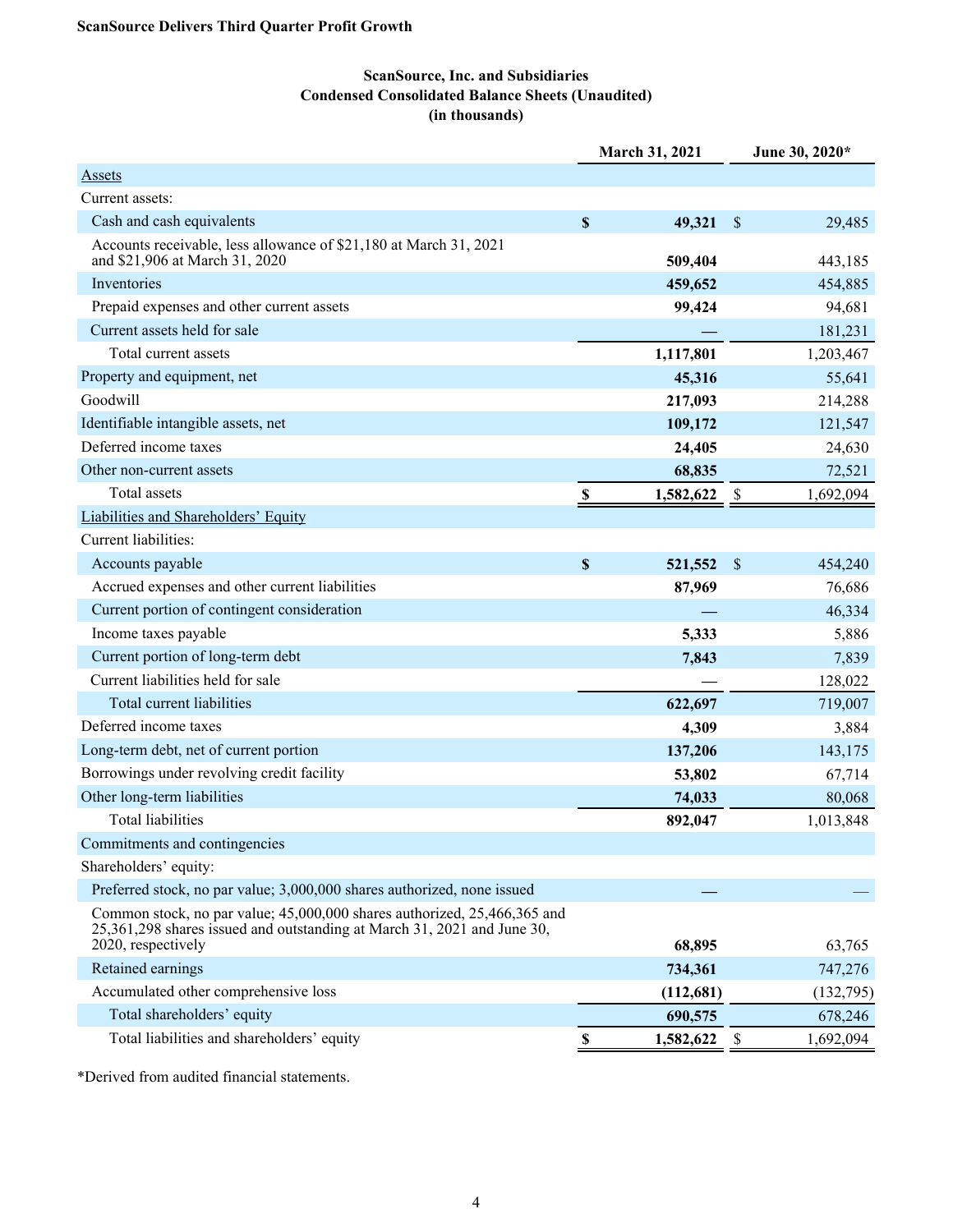## **ScanSource, Inc. and Subsidiaries Condensed Consolidated Income Statements (Unaudited) (in thousands, except per share data)**

|                                                                    |                           | Quarter ended<br>March 31, |                           |         |                           | Nine months ended<br>March 31, |                           |             |
|--------------------------------------------------------------------|---------------------------|----------------------------|---------------------------|---------|---------------------------|--------------------------------|---------------------------|-------------|
|                                                                    |                           | 2021                       |                           | 2020    |                           | 2021                           |                           | 2020        |
| Net sales                                                          | <sup>\$</sup>             | 729,873                    | $\mathcal{S}$             | 744,584 |                           | \$2,298,111                    |                           | \$2,411,285 |
| Cost of goods sold                                                 |                           | 641,757                    |                           | 660,006 |                           | 2,043,172                      |                           | 2,129,862   |
| Gross profit                                                       |                           | 88,116                     |                           | 84,578  |                           | 254,939                        |                           | 281,423     |
| Selling, general and administrative expenses                       |                           | 60,099                     |                           | 64,971  |                           | 182,681                        |                           | 201,344     |
| Depreciation expense                                               |                           | 3,141                      |                           | 3,268   |                           | 9,634                          |                           | 9,729       |
| Intangible amortization expense                                    |                           | 4,880                      |                           | 5,159   |                           | 14,595                         |                           | 15,007      |
| Restructuring and other charges                                    |                           | 560                        |                           | 169     |                           | 9,312                          |                           | 604         |
| Change in fair value of contingent consideration                   |                           |                            |                           | 618     |                           | 516                            |                           | 6,266       |
| Operating income                                                   |                           | 19,436                     |                           | 10,393  |                           | 38,201                         |                           | 48,473      |
| Interest expense                                                   |                           | 1,576                      |                           | 3,098   |                           | 5,285                          |                           | 9,727       |
| Interest income                                                    |                           | (745)                      |                           | (1,080) |                           | (1,756)                        |                           | (2,627)     |
| Other expense (income), net                                        |                           | (302)                      |                           | (137)   |                           | 183                            |                           | 198         |
| Income before income taxes                                         |                           | 18,907                     |                           | 8,512   |                           | 34,489                         |                           | 41,175      |
| Provision for income taxes                                         |                           | 5,121                      |                           | 2,797   |                           | 9,757                          |                           | 11,542      |
| Net income from continuing operations                              |                           | 13,786                     |                           | 5,715   |                           | 24,732                         |                           | 29,633      |
| Net loss from discontinued operations                              |                           | (688)                      |                           | (4,002) |                           | (37, 647)                      |                           | (5,025)     |
| Net (loss) income                                                  | $\boldsymbol{\mathsf{S}}$ | 13,098                     | $\mathbb{S}$              | 1,713   | $\mathbf{\$}$             | (12, 915)                      | $\mathcal{S}$             | 24,608      |
| Per share data:                                                    |                           |                            |                           |         |                           |                                |                           |             |
|                                                                    |                           |                            |                           |         |                           |                                |                           |             |
| Net income from continuing operations per common share, basic      | $\mathbf S$               | 0.54                       | \$                        | 0.23    | \$                        | 0.97                           | \$                        | 1.17        |
| Net loss from discontinued operations per common share, basic      |                           | (0.03)                     |                           | (0.16)  |                           | (1.48)                         |                           | (0.20)      |
| Net (loss) income per common share, basic                          | \$                        | 0.51                       | $\mathcal{S}$             | 0.07    | $\boldsymbol{\mathsf{S}}$ | (0.51)                         | $\mathcal{S}$             | 0.97        |
| Weighted-average shares outstanding, basic                         |                           | 25,455                     |                           | 25,346  |                           | 25,404                         |                           | 25,386      |
|                                                                    |                           |                            |                           |         |                           |                                |                           |             |
| Net income from continuing operations per common share, diluted \$ |                           | 0.54                       | $\boldsymbol{\mathsf{S}}$ | 0.23    | $\boldsymbol{\mathsf{S}}$ | 0.97                           | $\boldsymbol{\mathsf{S}}$ | 1.16        |
| Net loss from discontinued operations per common share, diluted    |                           | (0.03)                     |                           | (0.16)  |                           | (1.48)                         |                           | (0.20)      |
| Net (loss) income per common share, diluted                        | $\boldsymbol{\mathsf{S}}$ | 0.51                       | $\$$                      | 0.07    | $\mathbf S$               | (0.51)                         | $\mathcal{S}$             | 0.97        |
| Weighted-average shares outstanding, diluted                       |                           | 25,572                     |                           | 25,363  |                           | 25,484                         |                           | 25,444      |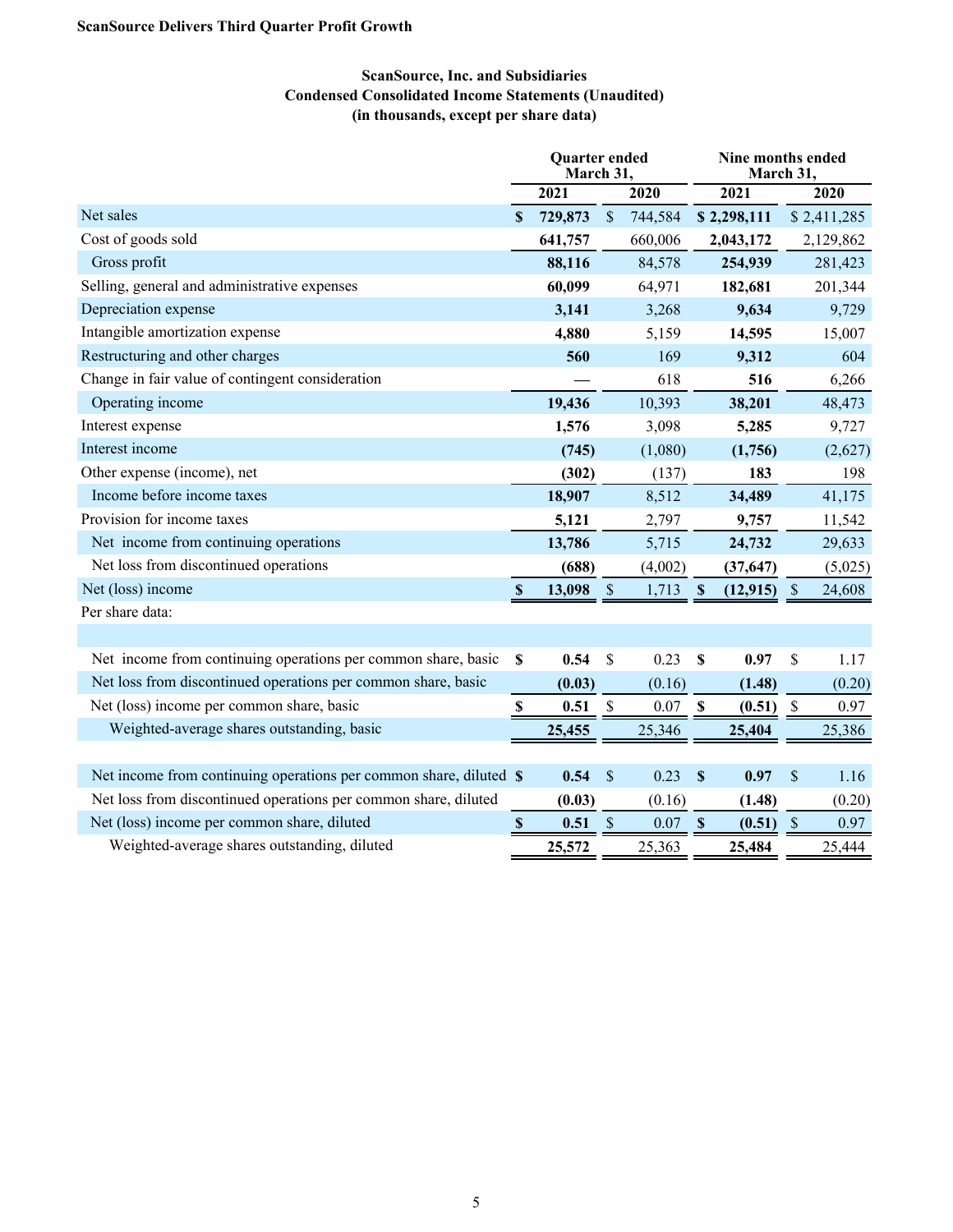# **ScanSource, Inc. and Subsidiaries Condensed Consolidated Statements of Cash Flows (Unaudited) (in thousands)**

|                                                                                                               | Nine months ended March 31, |               |             |
|---------------------------------------------------------------------------------------------------------------|-----------------------------|---------------|-------------|
|                                                                                                               |                             | 2021          | 2020        |
| Cash flows from operating activities:                                                                         |                             |               |             |
| Net (loss) income                                                                                             | \$                          | $(12,915)$ \$ | 24,608      |
| Net loss from discontinued operations                                                                         |                             | (37, 647)     | (5,025)     |
| Net income from continuing operations                                                                         |                             | 24,732        | 29,633      |
| Adjustments to reconcile net income to net cash provided by operating activities of<br>continuing operations: |                             |               |             |
| Depreciation and amortization                                                                                 |                             | 25,417        | 26,585      |
| Amortization of debt issue costs                                                                              |                             | 313           | 313         |
| Provision for doubtful accounts                                                                               |                             | 226           | 1,399       |
| Share-based compensation                                                                                      |                             | 5,711         | 4,053       |
| Deferred income taxes                                                                                         |                             | (26)          | (1, 479)    |
| Change in fair value of contingent consideration                                                              |                             | 516           | 6,266       |
| Contingent consideration payments excess                                                                      |                             | (5, 457)      | (3,050)     |
| Finance lease interest                                                                                        |                             | 96            | 64          |
| Changes in operating assets and liabilities, net of acquisitions:                                             |                             |               |             |
| Accounts receivable                                                                                           |                             | (68, 654)     | (85)        |
| Inventories                                                                                                   |                             | (5,907)       | (7, 446)    |
| Prepaid expenses and other assets                                                                             |                             | (1,641)       | (10, 977)   |
| Other non-current assets                                                                                      |                             | 2,846         | (1,029)     |
| Accounts payable                                                                                              |                             | 69,609        | 55,378      |
| Accrued expenses and other liabilities                                                                        |                             | 8,434         | 13,233      |
| Income taxes payable                                                                                          |                             | (793)         | (4,775)     |
| Net cash provided by operating activities of continuing operations                                            |                             | 55,422        | 108,083     |
| Cash flows from investing activities of continuing operations:                                                |                             |               |             |
| Capital expenditures                                                                                          |                             | (2, 283)      | (6, 575)    |
| Cash paid for business acquisitions, net of cash acquired                                                     |                             |               | (48, 915)   |
| Proceeds from the sale of net assets of discontinued operations                                               |                             | 34,356        |             |
| Net cash provided by (used in) investing activities of continuing operations                                  |                             | 32,073        | (55, 490)   |
| Cash flows from financing activities of continuing operations:                                                |                             |               |             |
| Borrowings on revolving credit, net of expenses                                                               |                             | 1,486,464     | 1,608,472   |
| Repayments on revolving credit, net of expenses                                                               |                             | (1,500,375)   | (1,650,862) |
| Borrowings on long-term debt, net                                                                             |                             | (5,964)       | (3,147)     |
| Repayments of finance lease obligations                                                                       |                             | (974)         | (660)       |
| Contingent consideration payments                                                                             |                             | (41, 393)     | (35, 481)   |
| Exercise of stock options                                                                                     |                             | 439           | 754         |
| Taxes paid on settlement of equity awards                                                                     |                             | (1,036)       | (1, 354)    |
| Repurchase of common stock                                                                                    |                             |               | (6,077)     |
| Net cash used in financing activities of continuing operations                                                |                             | (62, 839)     | (88, 355)   |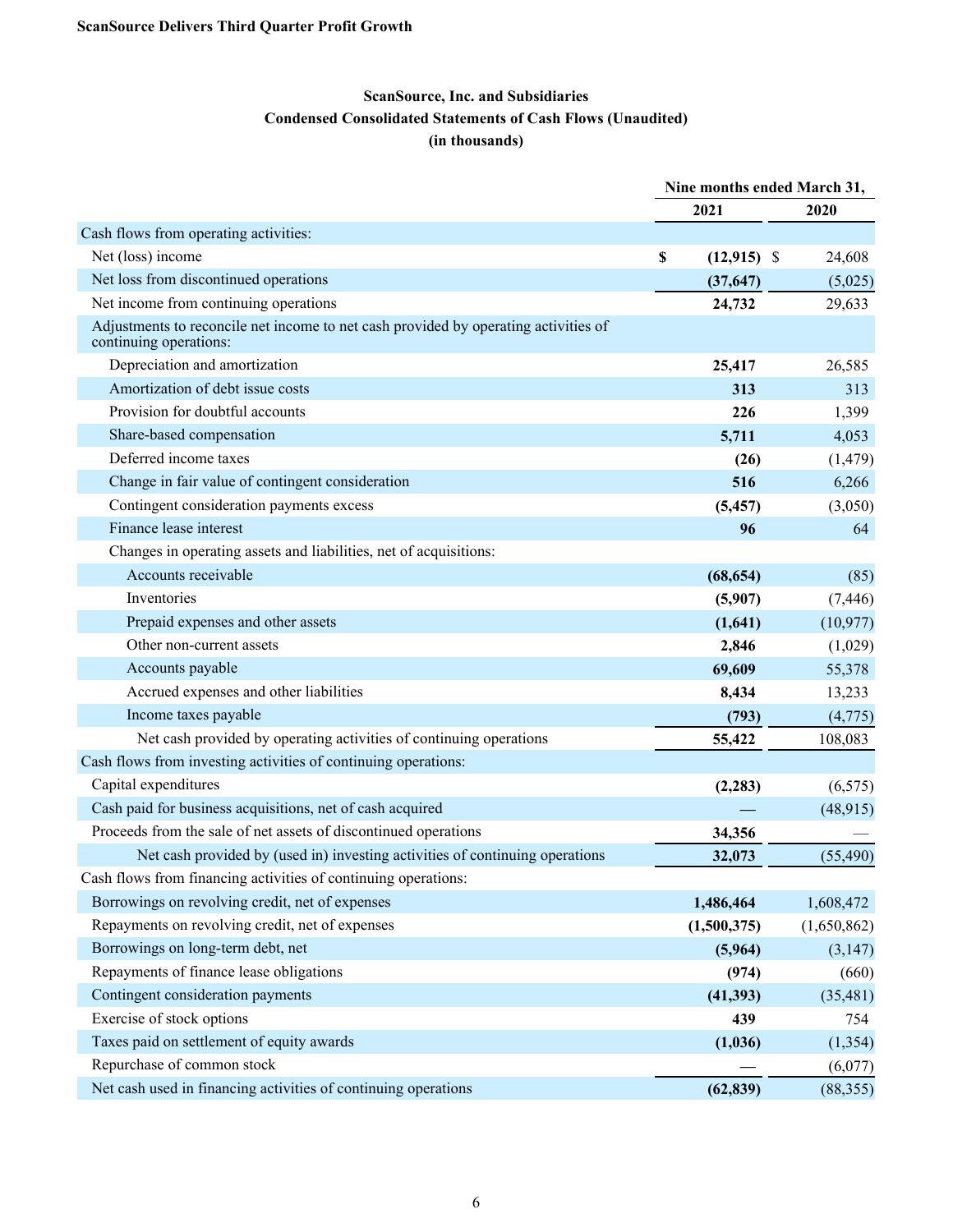# **ScanSource, Inc. and Subsidiaries Condensed Consolidated Statements of Cash Flows (Unaudited), continued (in thousands)**

Cash flows from discontinued operations:

| Net cash flows provided by operating activities of discontinued operations           | 21,704    | 42,000  |
|--------------------------------------------------------------------------------------|-----------|---------|
| Net cash flows used in investing activities of discontinued operations               | (58)      | (48)    |
| Net cash flows (used in) provided by financing activities of discontinued operations | (29, 494) | 6,739   |
| Net cash flows provided by discontinued operations                                   | (7, 848)  | 48,691  |
| Effect of exchange rate changes on cash and cash equivalents                         | (1, 942)  | (2,151) |
| Increase in cash and cash equivalents                                                | 14,866    | 10,778  |
| Consolidated cash and cash equivalents at beginning of period                        | 34,455    | 23,818  |
| Consolidated cash and cash equivalents at end of period                              | 49,321    | 34,596  |
| Cash and cash equivalents of discontinued operations                                 |           | 4,838   |
| Cash and cash equivalents of continuing operations                                   | 49,321    | 29,758  |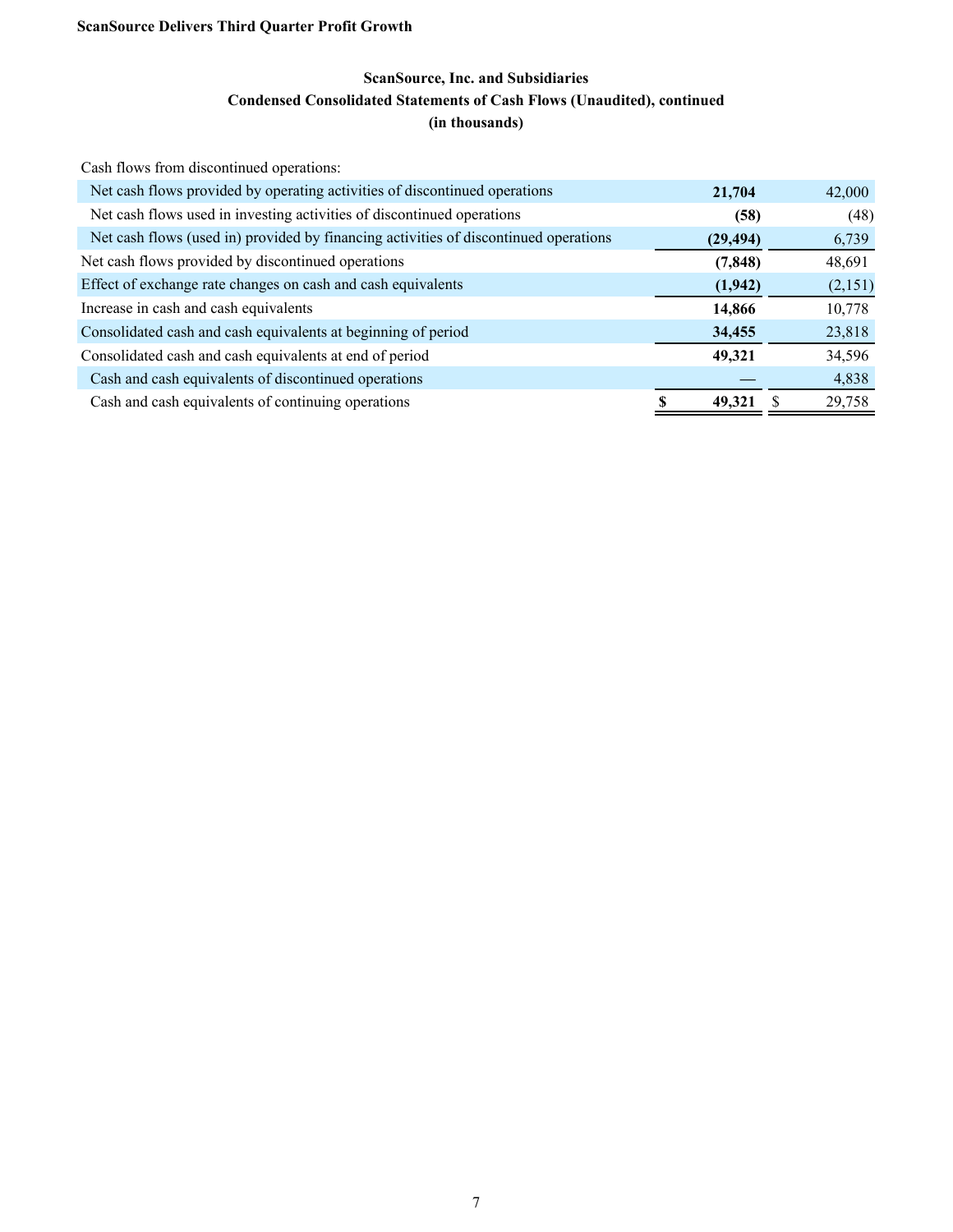### **ScanSource, Inc. and Subsidiaries Supplementary Information (Unaudited) (in thousands, except percentages)**

#### **Non-GAAP Financial Information:**

|                                                                    | Quarter ended March 31, |          |     |          |
|--------------------------------------------------------------------|-------------------------|----------|-----|----------|
|                                                                    |                         | 2021     |     | 2020     |
| Return on invested capital ratio (ROIC), annualized (a)            |                         | 13.6 $%$ |     | $6.0 \%$ |
|                                                                    |                         |          |     |          |
| <b>Reconciliation of net income to EBITDA:</b>                     |                         |          |     |          |
| Net income from continuing operations (GAAP)                       | \$                      | 13,786   | \$  | 5,715    |
| Plus: Interest expense                                             |                         | 1,576    |     | 3,098    |
| Plus: Income taxes                                                 |                         | 5,121    |     | 2,797    |
| Plus: Depreciation and amortization                                |                         | 8,358    |     | 8,987    |
| EBITDA (non-GAAP)                                                  |                         | 28,841   |     | 20,597   |
| Plus: Change in fair value of contingent consideration             |                         |          |     | 618      |
| Plus: Acquisition and divestiture costs <sup>(b)</sup>             |                         | 272      |     | 780      |
| Plus: Restructuring costs                                          |                         | 349      |     | 169      |
| Plus: Tax recovery                                                 |                         |          |     | (2,320)  |
| Adjusted EBITDA (numerator for ROIC) (non-GAAP)                    |                         | 29,462   | S   | 19,844   |
|                                                                    |                         |          |     |          |
| <b>Invested Capital Calculations:</b>                              |                         |          |     |          |
| Equity – beginning of the quarter $(c)$                            | \$                      | 682,139  | \$. | 927,580  |
| Equity – end of the quarter $(c)$                                  |                         | 690,575  |     | 897,678  |
| Plus: Change in fair value of contingent consideration, net of tax |                         |          |     | 467      |
| Plus: Acquisition and divestiture costs <sup>(b)</sup>             |                         | 272      |     | 780      |

| Plus: Restructuring, net of tax                    | 264     | 125       |
|----------------------------------------------------|---------|-----------|
| Plus: Tax recovery, net of tax                     |         | (1,754)   |
| Plus: Net loss from discontinued operations        | 688     | 4,002     |
| Average equity                                     | 686,969 | 914,439   |
| Average funded debt (d)                            | 191.996 | 405,533   |
| Invested capital (denominator for ROIC) (non-GAAP) | 878,965 | 1,319,972 |

(a) The annualized EBITDA amount is divided by days in the quarter times 365 days per year, or 366 days for leap year. There were 90 days in the current quarter and 91 days in the prior-year quarter.

(b) Acquisition and divestiture costs are generally nondeductible for tax purposes.

(c) In the quarter ending June 30, 2020, the Company recorded impairment charges of \$120.5 million. Impairment charges, net of tax reduced equity by  $$114.4$  million.

(d) Average funded debt, which includes both continuing and discontinued operations, is calculated as the average daily amounts outstanding on short-term and long-term interest-bearing debt.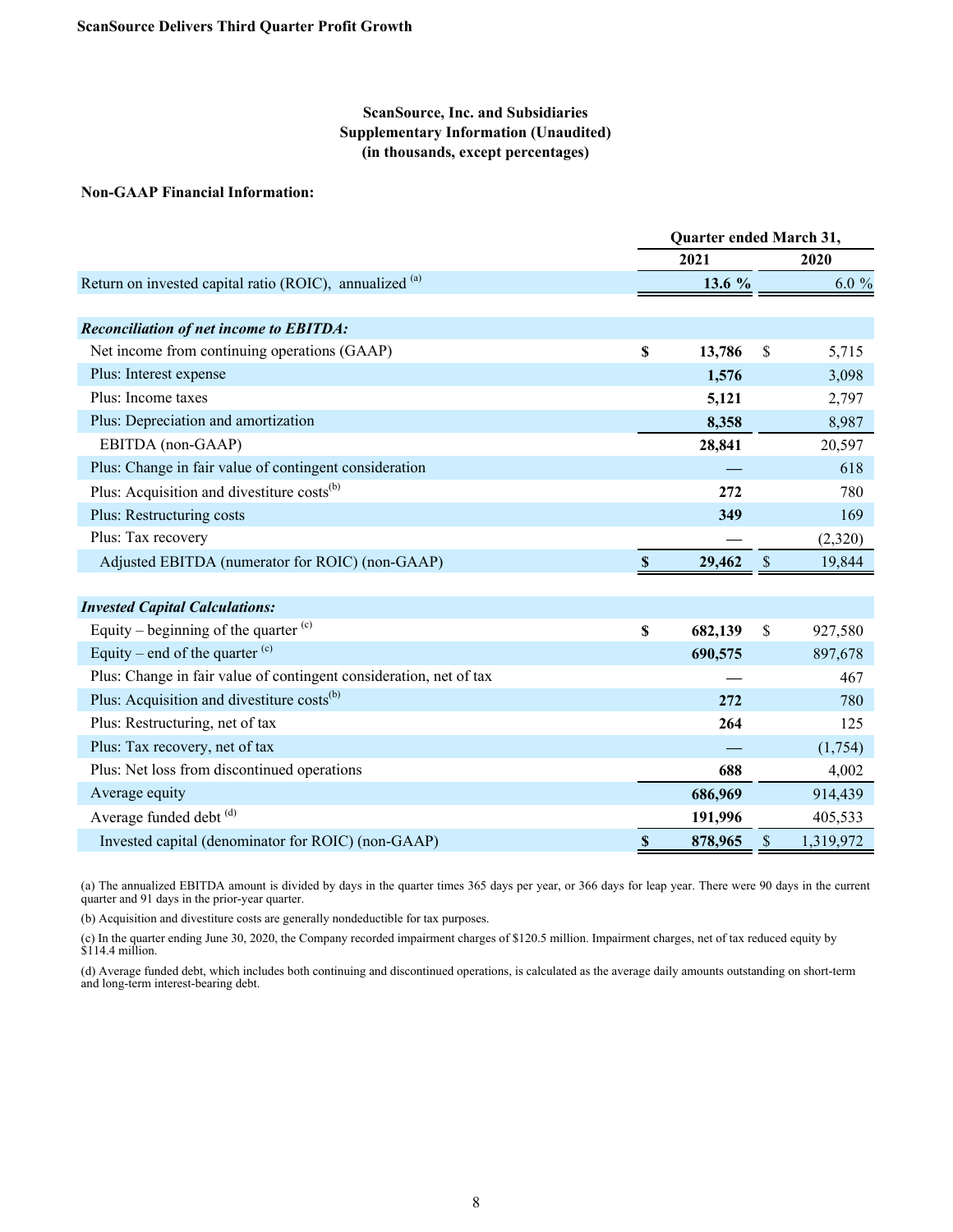## **ScanSource, Inc. and Subsidiaries Supplementary Information (Unaudited)**

**Net Sales by Segment:**

|                                                 |          | 2021           |              | 2020    | % Change   |
|-------------------------------------------------|----------|----------------|--------------|---------|------------|
| Worldwide Barcode, Networking & Security:       |          | (in thousands) |              |         |            |
| Net sales, reported                             | \$       | 502,227        | -S           | 489,218 | $2.7\%$    |
| Foreign exchange impact <sup>(a)</sup>          |          | 4,132          |              |         |            |
| Non-GAAP net sales, constant currency           |          | 506,359        |              | 489,218 | $3.5 \%$   |
|                                                 |          |                |              |         |            |
| <b>Worldwide Communications &amp; Services:</b> |          |                |              |         |            |
| Net sales, reported                             | S        | 227,646        | <sup>S</sup> | 255,366 | $(10.9)\%$ |
| Foreign exchange impact <sup>(a)</sup>          |          | 10,476         |              |         |            |
| Non-GAAP net sales, constant currency           |          | 238,122        |              | 255,366 | $(6.8)\%$  |
|                                                 |          |                |              |         |            |
| Consolidated:                                   |          |                |              |         |            |
| Net sales, reported                             | <b>S</b> | 729,873        | <sup>S</sup> | 744,584 | $(2.0)\%$  |
| Foreign exchange impact <sup>(a)</sup>          |          | 14,608         |              |         |            |
| Non-GAAP net sales, constant currency           | \$       | 744,481        |              | 744,584 | $-$ %      |

<sup>(a)</sup> Year-over-year net sales growth rate excluding the translation impact of changes in foreign currency exchange rates. Calculated by translating the net sales for the quarter ended March 31, 2021 into U.S. dollars using the average foreign exchange rates for the quarter ended March 31, 2020.

## **ScanSource, Inc. and Subsidiaries Supplementary Information (Unaudited)**

#### **Net Sales by Segment:**

|                                                      |    | Nine months ended March 31, |              |           |           |  |  |  |  |
|------------------------------------------------------|----|-----------------------------|--------------|-----------|-----------|--|--|--|--|
|                                                      |    | 2021                        |              | 2020      | % Change  |  |  |  |  |
| <b>Worldwide Barcode, Networking &amp; Security:</b> |    | (in thousands)              |              |           |           |  |  |  |  |
| Net sales, reported                                  | \$ | 1,577,197                   | <sup>S</sup> | 1,645,406 | $(4.1)\%$ |  |  |  |  |
| Foreign exchange impact <sup>(a)</sup>               |    | 19,758                      |              |           |           |  |  |  |  |
| Non-GAAP net sales, constant currency                |    | 1,596,955                   |              | 1,645,406 | $(2.9)\%$ |  |  |  |  |
|                                                      |    |                             |              |           |           |  |  |  |  |
| <b>Worldwide Communications &amp; Services:</b>      |    |                             |              |           |           |  |  |  |  |
| Net sales, reported                                  | \$ | 720,914                     | S            | 765,879   | $(5.9)\%$ |  |  |  |  |
| Foreign exchange impact <sup>(a)</sup>               |    | 47,694                      |              |           |           |  |  |  |  |
| Non-GAAP net sales, constant currency                |    | 768,608                     |              | 765,879   | $0.4\%$   |  |  |  |  |
|                                                      |    |                             |              |           |           |  |  |  |  |
| Consolidated:                                        |    |                             |              |           |           |  |  |  |  |
| Net sales, reported                                  | \$ | 2,298,111                   | <sup>S</sup> | 2,411,285 | $(4.7)\%$ |  |  |  |  |
| Foreign exchange impact <sup>(a)</sup>               |    | 67,452                      |              |           |           |  |  |  |  |
| Non-GAAP net sales, constant currency                | S  | 2,365,563                   | S            | 2,411,285 | $(1.9)\%$ |  |  |  |  |

(a) Year-over-year net sales growth rate excluding the translation impact of changes in foreign currency exchange rates. Calculated by translating the net sales for the nine months ended March 31, 2021 into U.S. dollars using the average foreign exchange rates for the nine months ended March 31, 2020.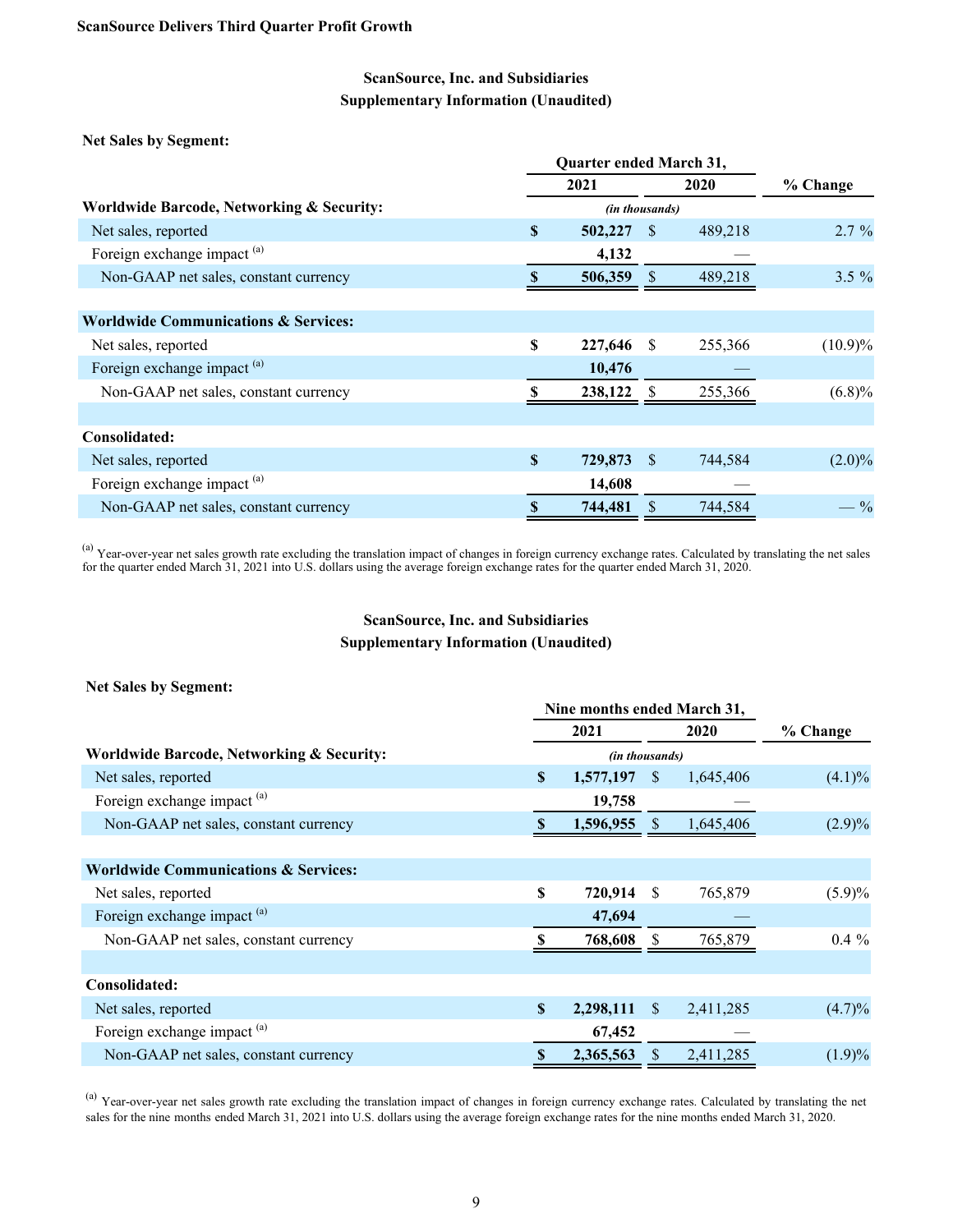## **ScanSource, Inc. and Subsidiaries Supplementary Information (Unaudited)**

**Net Sales by Geography:**

|                                        |             | <b>Quarter ended March 31,</b> |              |         |                 |  |  |  |  |
|----------------------------------------|-------------|--------------------------------|--------------|---------|-----------------|--|--|--|--|
|                                        |             | 2021                           |              | 2020    | % Change        |  |  |  |  |
| United States and Canada:              |             | (in thousands)                 |              |         |                 |  |  |  |  |
| Net sales, as reported                 |             | 665,720                        | <sup>8</sup> | 670,175 | $(0.7)\%$       |  |  |  |  |
|                                        |             |                                |              |         |                 |  |  |  |  |
| International:                         |             |                                |              |         |                 |  |  |  |  |
| Net sales, reported                    | S           | 64,153                         | - S          | 74,409  | $(13.8)\%$      |  |  |  |  |
| Foreign exchange impact <sup>(a)</sup> |             | 14,608                         |              |         |                 |  |  |  |  |
| Non-GAAP net sales, constant currency  |             | 78,761                         |              | 74,409  | 5.8 %           |  |  |  |  |
|                                        |             |                                |              |         |                 |  |  |  |  |
| Consolidated:                          |             |                                |              |         |                 |  |  |  |  |
| Net sales, reported                    | $\mathbf S$ | 729,873                        | -S           | 744,584 | $(2.0)\%$       |  |  |  |  |
| Foreign exchange impact <sup>(a)</sup> |             | 14,608                         |              |         |                 |  |  |  |  |
| Non-GAAP net sales, constant currency  | S           | 744,481                        |              | 744,584 | $- \frac{9}{6}$ |  |  |  |  |

<sup>(a)</sup> Year-over-year net sales growth rate excluding the translation impact of changes in foreign currency exchange rates. Calculated by translating the net sales for the quarter ended March 31, 2021 into U.S. dollars using the average foreign exchange rates for the quarter ended March 31, 2020.

# **ScanSource, Inc. and Subsidiaries Supplementary Information (Unaudited)**

#### **Net Sales by Geography:**

|                                        | Nine months ended March 31, |                |              |           |           |
|----------------------------------------|-----------------------------|----------------|--------------|-----------|-----------|
|                                        |                             | 2021           |              | 2020      | % Change  |
| <b>United States and Canada:</b>       |                             | (in thousands) |              |           |           |
| Net sales, as reported                 | <sup>\$</sup>               | 2,069,327      | <sup>S</sup> | 2,173,515 | (4.8)%    |
|                                        |                             |                |              |           |           |
| International:                         |                             |                |              |           |           |
| Net sales, reported                    | $\mathbf S$                 | 228,784        | <sup>S</sup> | 237,770   | $(3.8)\%$ |
| Foreign exchange impact <sup>(a)</sup> |                             | 67,452         |              |           |           |
| Non-GAAP net sales, constant currency  |                             | 296,236        |              | 237,770   | $24.6\%$  |
|                                        |                             |                |              |           |           |
| Consolidated:                          |                             |                |              |           |           |
| Net sales, reported                    | $\mathbf S$                 | 2,298,111      | <sup>S</sup> | 2,411,285 | $(4.7)\%$ |
| Foreign exchange impact <sup>(a)</sup> |                             | 67,452         |              |           |           |
| Non-GAAP net sales, constant currency  |                             | 2,365,563      |              | 2,411,285 | $(1.9)\%$ |

(a) Year-over-year net sales growth rate excluding the translation impact of changes in foreign currency exchange rates. Calculated by translating the net sales for the nine months ended March 31, 2021 into U.S. dollars using the average foreign exchange rates for the nine months ended March 31, 2020.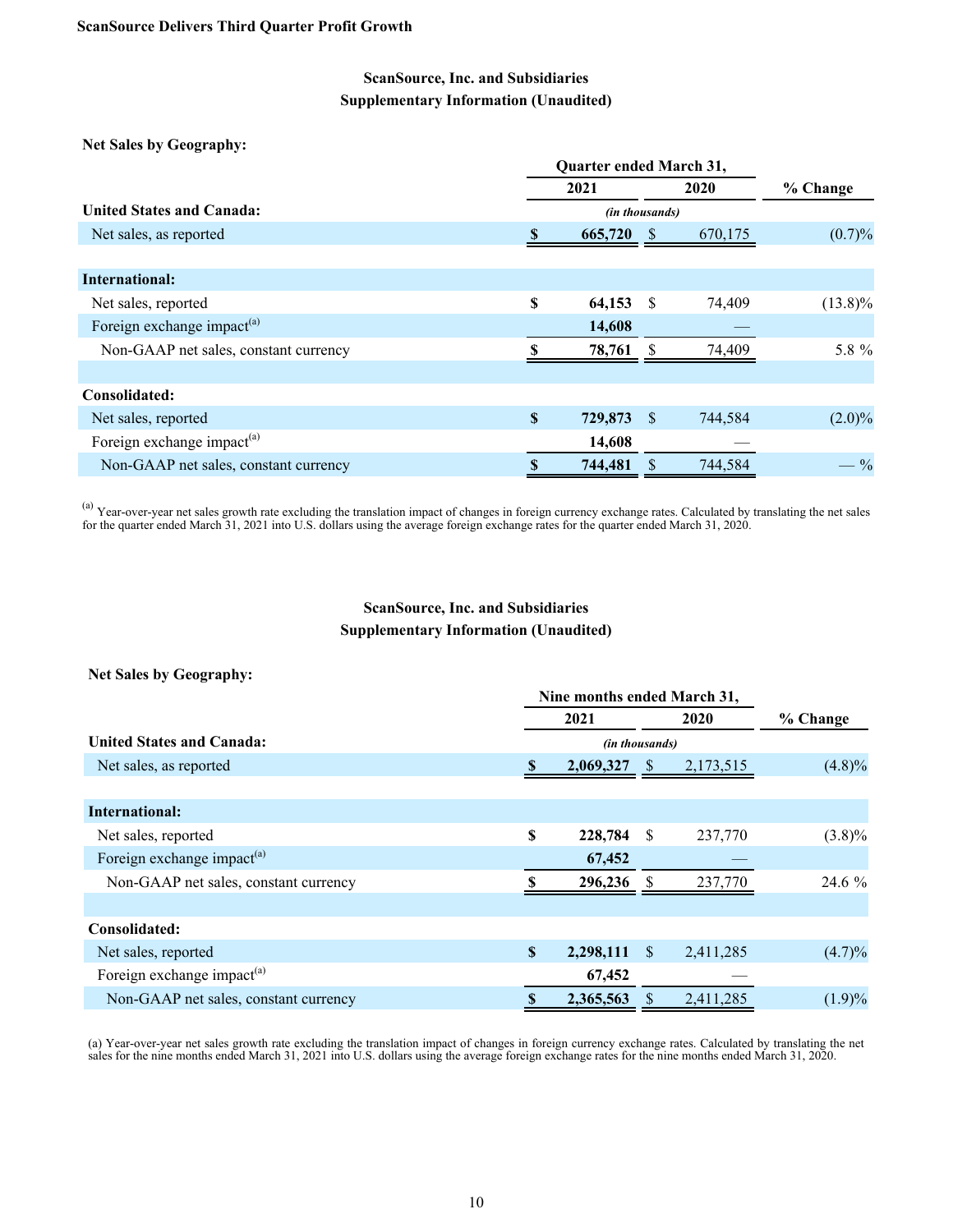## **ScanSource Delivers Third Quarter Profit Growth**

|                                           |                     | <b>Quarter ended March 31, 2021</b> |    |       |  |                                       |      |                                                           |              |                                             |  |                               |    |                      |  |                            |
|-------------------------------------------|---------------------|-------------------------------------|----|-------|--|---------------------------------------|------|-----------------------------------------------------------|--------------|---------------------------------------------|--|-------------------------------|----|----------------------|--|----------------------------|
|                                           | <b>GAAP Measure</b> |                                     |    |       |  | Intangible<br>amortization<br>expense |      | Change in fair<br>value of<br>contingent<br>consideration |              | <b>Acquisition and</b><br>divestiture costs |  | <b>Restructuring</b><br>costs |    | Tax recovery,<br>net |  | <b>Non-GAAP</b><br>measure |
|                                           |                     |                                     |    |       |  |                                       |      | (in thousands, except per share data)                     |              |                                             |  |                               |    |                      |  |                            |
| Net sales                                 | $\mathbb{S}$        | 729,873 \$                          |    | $-$ S |  | $-$ \$                                |      | $-$ \$                                                    |              | $-$ S                                       |  | $\overline{\phantom{m}}$      | -S | 729,873              |  |                            |
| Gross profit                              |                     | 88,116                              |    |       |  |                                       |      |                                                           |              |                                             |  |                               |    | 88,116               |  |                            |
| Operating income                          |                     | 19,436                              |    | 4,880 |  |                                       |      | 272                                                       |              | 560                                         |  |                               |    | 25,148               |  |                            |
| Other expense, net                        |                     | 529                                 |    |       |  |                                       |      |                                                           |              |                                             |  |                               |    | 529                  |  |                            |
| Pre-tax income                            |                     | 18,907                              |    | 4,880 |  |                                       |      | 272                                                       |              | 560                                         |  |                               |    | 24,619               |  |                            |
| Net income from<br>continuing operations  |                     | 13,786                              |    | 3,697 |  |                                       |      | 272                                                       |              | 423                                         |  |                               |    | 18,178               |  |                            |
| Diluted EPS from<br>continuing operations | $\mathbf S$         | 0.54                                | -S | 0.14S |  |                                       | - \$ | 0.01                                                      | $\mathbf{s}$ | 0.02 S                                      |  | $\overline{\phantom{0}}$      | -S | 0.71                 |  |                            |

## **Quarter ended March 31, 2020**

|                                           |                           | <b>GAAP Measure</b> | Intangible<br>amortization<br>expense |                                  | Change in fair<br>value of<br>contingent<br>consideration | <b>Acquisition and</b><br>divestiture costs | <b>Restructuring</b><br>costs | Tax recovery,<br>net                      | <b>Non-GAAP</b><br>measure |
|-------------------------------------------|---------------------------|---------------------|---------------------------------------|----------------------------------|-----------------------------------------------------------|---------------------------------------------|-------------------------------|-------------------------------------------|----------------------------|
|                                           |                           |                     |                                       |                                  |                                                           | (in thousands, except per share data)       |                               |                                           |                            |
| Net sales                                 | $\boldsymbol{\mathsf{S}}$ | 744,584 \$          |                                       | - \$<br>$\overline{\phantom{m}}$ | $-$ \$                                                    | $-$ \$                                      | $\frac{1}{2}$                 | <sup>\$</sup><br>$\overline{\phantom{a}}$ | 744,584<br>-\$             |
| Gross profit                              |                           | 84,578              |                                       |                                  |                                                           |                                             |                               |                                           | 84,578                     |
| Operating income                          |                           | 10,393              | 5,159                                 |                                  | 618                                                       | 780                                         | 169                           | (2,320)                                   | 14,799                     |
| Other expense, net                        |                           | 1,881               |                                       |                                  |                                                           |                                             |                               |                                           | 1,881                      |
| Pre-tax income                            |                           | 8,512               | 5,159                                 |                                  | 618                                                       | 780                                         | 169                           | (2,320)                                   | 12,918                     |
| Net income from<br>continuing operations  |                           | 5,715               | 3,909                                 |                                  | 467                                                       | 780                                         | 125                           | (1,754)                                   | 9,242                      |
| Diluted EPS from<br>continuing operations | $\boldsymbol{\mathsf{S}}$ | 0.23                | 0.15<br><sup>\$</sup>                 | <b>S</b>                         | $0.02 \quad$ \$                                           | 0.03                                        | $\frac{1}{2}$                 | $(0.07)$ \$                               | 0.36                       |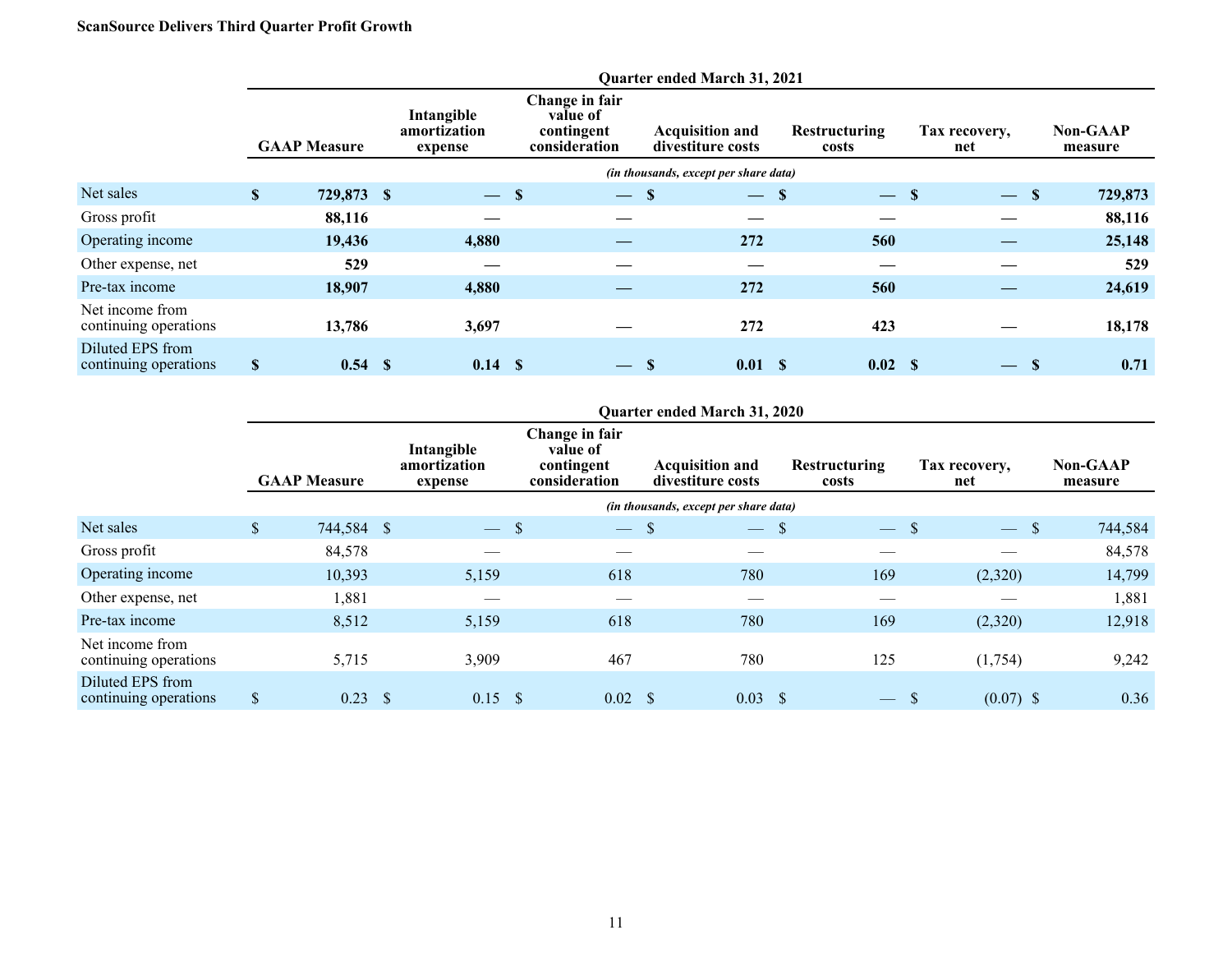|                                           | THE HOLDS CHUCU MATCH $31, 2021$       |              |                                       |        |                                                           |                          |                                             |                                       |                               |        |                      |                          |                            |           |
|-------------------------------------------|----------------------------------------|--------------|---------------------------------------|--------|-----------------------------------------------------------|--------------------------|---------------------------------------------|---------------------------------------|-------------------------------|--------|----------------------|--------------------------|----------------------------|-----------|
|                                           | <b>Reported GAAP</b><br><b>Measure</b> |              | Intangible<br>amortization<br>expense |        | Change in fair<br>value of<br>contingent<br>consideration |                          | <b>Acquisition and</b><br>divestiture costs |                                       | <b>Restructuring</b><br>costs |        | Tax recovery,<br>net |                          | <b>Non-GAAP</b><br>measure |           |
|                                           |                                        |              |                                       |        |                                                           |                          |                                             | (in thousands, except per share data) |                               |        |                      |                          |                            |           |
| Net sales                                 | $\mathbf S$                            | 2,298,111 \$ |                                       | $-$ \$ |                                                           | $\overline{\phantom{m}}$ | -S                                          | $-$ \$                                |                               | $-$ \$ |                      | $\overline{\phantom{m}}$ | <sup>\$</sup>              | 2,298,111 |
| Gross profit                              |                                        | 254,939      |                                       |        |                                                           |                          |                                             |                                       |                               |        |                      |                          |                            | 254,939   |
| Operating income                          |                                        | 38,201       |                                       | 14,595 |                                                           | 516                      |                                             | 2,130                                 |                               | 9,312  |                      |                          |                            | 64,754    |
| Other expense, net                        |                                        | 3,712        |                                       |        |                                                           |                          |                                             |                                       |                               |        |                      |                          |                            | 3,712     |
| Pre-tax income                            |                                        | 34,489       |                                       | 14,595 |                                                           | 516                      |                                             | 2,130                                 |                               | 9,312  |                      |                          |                            | 61,042    |
| Net income from<br>continuing operations  |                                        | 24,732       |                                       | 11,055 |                                                           | 390                      |                                             | 2,130                                 |                               | 7,040  |                      |                          |                            | 45,347    |
| Diluted EPS from<br>continuing operations | \$                                     | 0.97         | -S                                    | 0.43   | - \$                                                      | 0.02 S                   |                                             | 0.08 <sub>5</sub>                     |                               | 0.28 S |                      | $\overline{\phantom{m}}$ | <b>S</b>                   | 1.78      |

**Nine months ended March 31, 2021**

### **Nine months ended March 31, 2020**

|                                           |                           | <b>Reported GAAP</b><br><b>Measure</b> |     | Intangible<br>amortization<br>expense |             | Change in fair<br>value of<br>contingent<br>consideration |      | <b>Acquisition and</b><br>divestiture costs | <b>Restructuring</b><br>costs |   | Tax recovery,<br>net |                           | <b>Non-GAAP</b><br>measure |
|-------------------------------------------|---------------------------|----------------------------------------|-----|---------------------------------------|-------------|-----------------------------------------------------------|------|---------------------------------------------|-------------------------------|---|----------------------|---------------------------|----------------------------|
|                                           |                           |                                        |     |                                       |             |                                                           |      | (in thousands, except per share data)       |                               |   |                      |                           |                            |
| Net sales                                 | $\mathbb{S}$              | 2,411,285 \$                           |     | $\frac{1}{2}$                         | $\mathbf S$ | $\overline{\phantom{a}}$                                  | - \$ | $-5$                                        | $\frac{1}{2}$                 | S | $\hspace{0.05cm}$    | $\boldsymbol{\mathsf{S}}$ | 2,411,285                  |
| Gross profit                              |                           | 281,423                                |     |                                       |             |                                                           |      |                                             |                               |   |                      |                           | 281,423                    |
| Operating income                          |                           | 48,473                                 |     | 15,007                                |             | 6,266                                                     |      | 2,689                                       | 604                           |   | (2,320)              |                           | 70,719                     |
| Other expense, net                        |                           | 7,298                                  |     |                                       |             |                                                           |      |                                             |                               |   |                      |                           | 7,298                      |
| Pre-tax income                            |                           | 41,175                                 |     | 15,007                                |             | 6,266                                                     |      | 2,689                                       | 604                           |   | (2,320)              |                           | 63,421                     |
| Net income from<br>continuing operations  |                           | 29,633                                 |     | 11,347                                |             | 4,737                                                     |      | 2,689                                       | 449                           |   | (1,754)              |                           | 47,101                     |
| Diluted EPS from<br>continuing operations | $\boldsymbol{\mathsf{S}}$ | 1.16                                   | -\$ | 0.45                                  |             | 0.19                                                      |      | 0.11                                        | 0.02                          |   | $(0.07)$ \$          |                           | 1.85                       |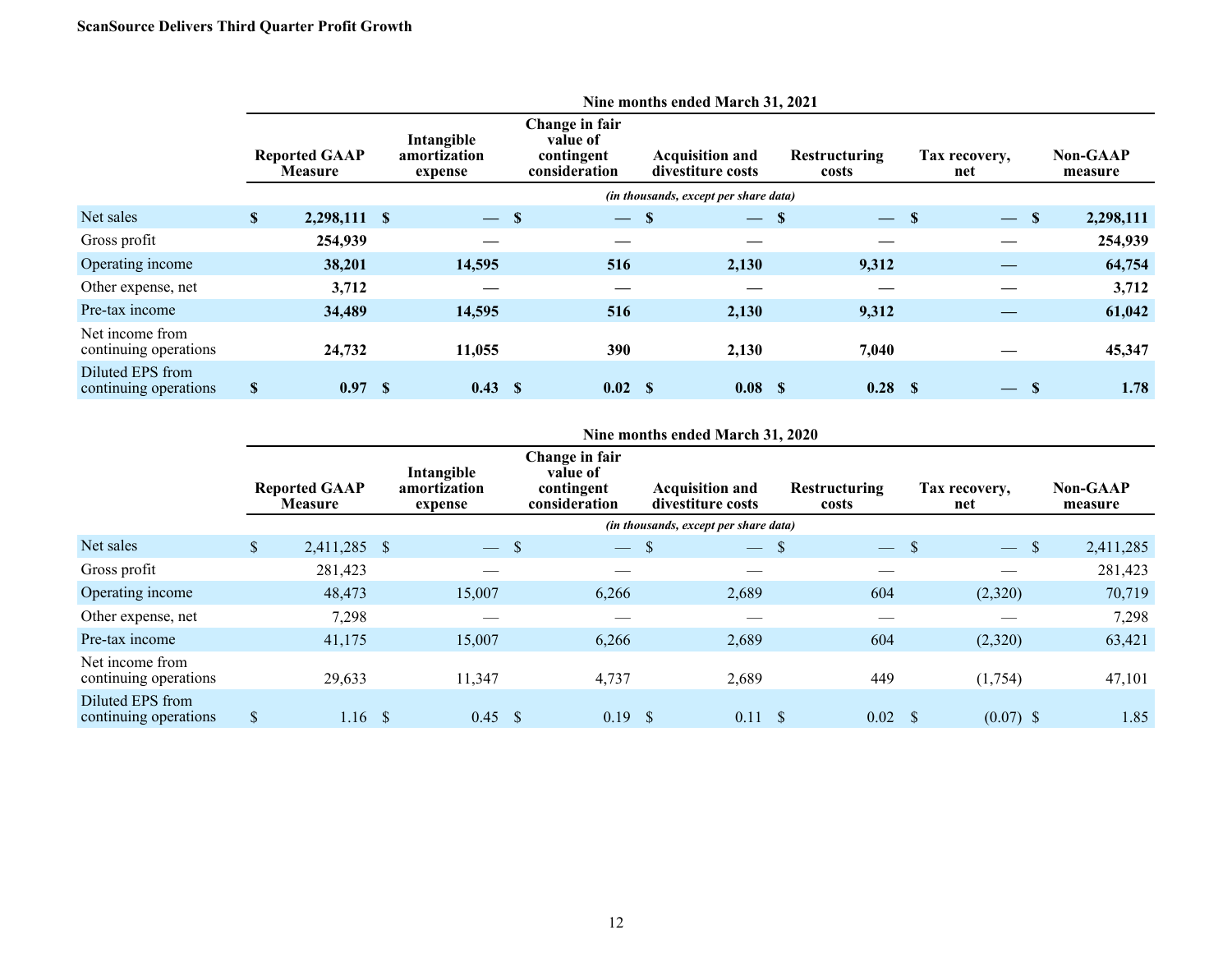# **ScanSource, Inc. and Subsidiaries**

# **Supplementary Information (Unaudited)**

## **Discontinued Operations - Financial Results:**

|                                                |             | <b>Ouarter ended</b><br>March 31, |                          |                          | Nine months ended<br>March 31, |
|------------------------------------------------|-------------|-----------------------------------|--------------------------|--------------------------|--------------------------------|
|                                                |             | 2021                              | 2020                     | 2021                     | 2020                           |
|                                                |             |                                   |                          | (in thousands)           |                                |
| Net sales                                      | $\mathbf S$ |                                   | 127,899<br>\$            | 213,373<br><sup>\$</sup> | S<br>439,527                   |
| Cost of goods sold                             |             |                                   | 117,669                  | 198,512                  | 400,158                        |
| Gross profit                                   |             |                                   | 10,230                   | 14,861                   | 39,369                         |
| Selling, general and administrative expenses   |             |                                   | 13,782                   | 17,291                   | 42,607                         |
| Depreciation expense                           |             |                                   | 225                      |                          | 771                            |
| Intangible amortization expense                |             |                                   | 327                      |                          | 1,073                          |
| Operating loss                                 |             |                                   | (4,104)                  | (2, 430)                 | (5,082)                        |
| Interest expense, net                          |             |                                   | 323                      | 394                      | 1,236                          |
| Loss on disposal group                         |             | 688                               |                          | 34,496                   |                                |
| Other expense, net                             |             |                                   | 433                      | 310                      | (96)                           |
| Loss from discontinued operations before taxes |             | (688)                             | (4,860)                  | (37,630)                 | (6,222)                        |
| Income tax expense                             |             |                                   | (858)                    | 17                       | (1,197)                        |
| Net loss from discontinued operations          | \$          | (688)                             | (4,002)<br><sup>\$</sup> | (37, 647)<br>S           | (5,025)<br><sup>S</sup>        |